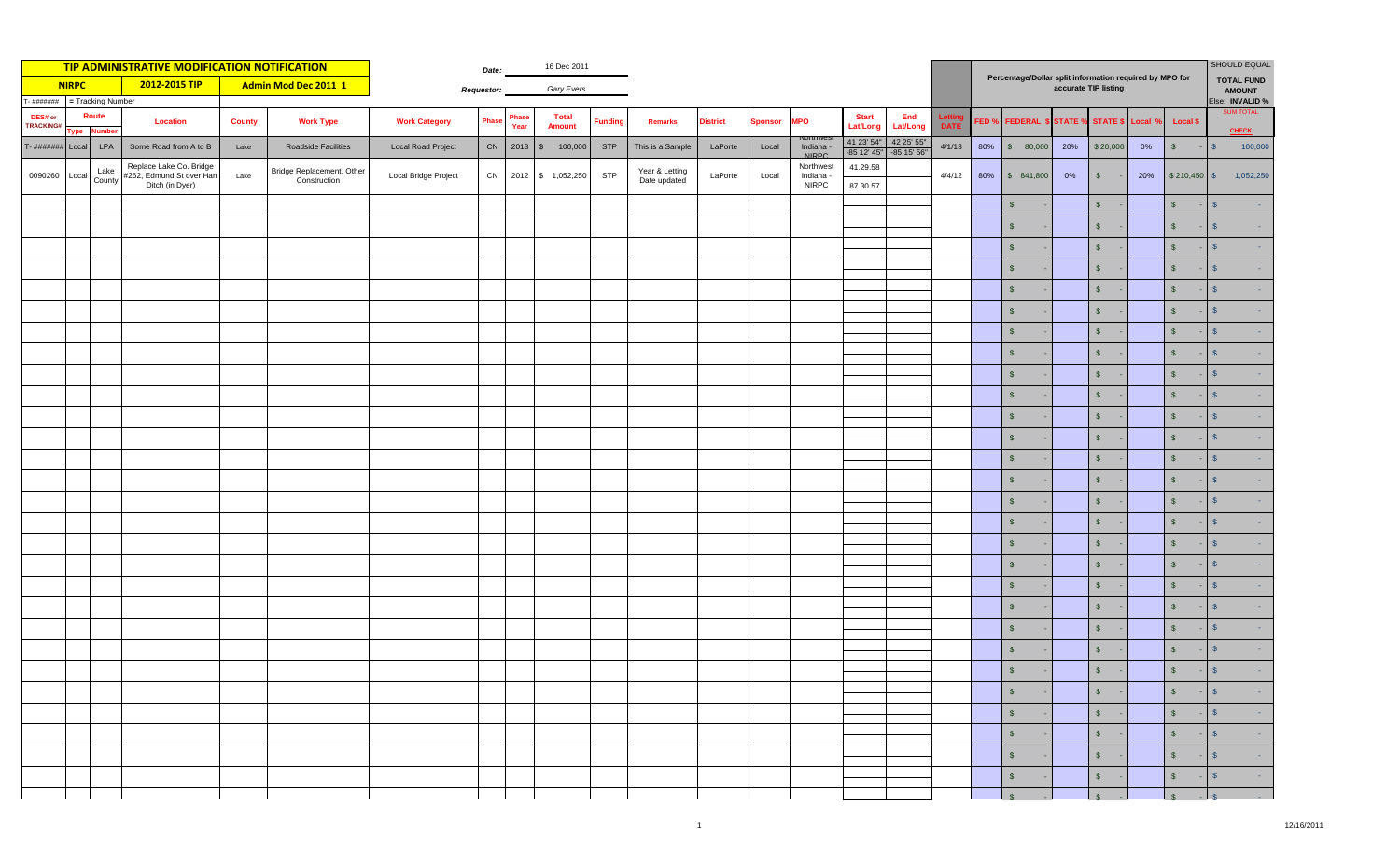| <b>TIP ADMINISTRATIVE MODIFICATION NOTIFICATION</b> |     |                                         |               |               |                             |                      | 16 Dec 2011 |               |                        |                |                |                 |         |            |                                   |     |                                                                                 | SHOULD EQUAL |                                                    |     |     |                                    |     |                                  |     |
|-----------------------------------------------------|-----|-----------------------------------------|---------------|---------------|-----------------------------|----------------------|-------------|---------------|------------------------|----------------|----------------|-----------------|---------|------------|-----------------------------------|-----|---------------------------------------------------------------------------------|--------------|----------------------------------------------------|-----|-----|------------------------------------|-----|----------------------------------|-----|
| <b>NIRPC</b>                                        |     |                                         | 2012-2015 TIP |               | <b>Admin Mod Dec 2011 1</b> | <b>Requestor:</b>    | Gary Evers  |               |                        |                |                |                 |         |            |                                   |     | Percentage/Dollar split information required by MPO for<br>accurate TIP listing |              |                                                    |     |     | <b>TOTAL FUND</b><br><b>AMOUNT</b> |     |                                  |     |
|                                                     |     | $T - \frac{\mu}{\mu}$ = Tracking Number |               |               |                             |                      |             |               |                        |                |                |                 |         |            |                                   |     |                                                                                 |              |                                                    |     |     |                                    |     | Else: INVALID %                  |     |
| DES# or<br><b>TRACKING#</b>                         |     | <b>Route</b><br><b>Type Number</b>      | Location      | <b>County</b> | <b>Work Type</b>            | <b>Work Category</b> | Phase       | Phase<br>Year | <b>Total</b><br>Amount | <b>Funding</b> | <b>Remarks</b> | <b>District</b> | Sponsor | <b>MPO</b> | <b>Start</b><br>Lat/Long Lat/Long | End | DATI                                                                            |              | FED % FEDERAL \$ STATE % STATE \$ Local % Local \$ |     |     |                                    |     | <b>SUM TOTAL</b><br><b>CHECK</b> |     |
|                                                     |     |                                         |               |               |                             |                      |             |               |                        |                |                |                 |         |            |                                   |     |                                                                                 |              | $\mathbf{\mathbf{v}}$                              |     |     |                                    |     |                                  |     |
|                                                     |     |                                         |               |               |                             |                      |             |               |                        |                |                |                 |         |            |                                   |     |                                                                                 |              |                                                    |     |     |                                    |     |                                  |     |
|                                                     |     |                                         |               |               |                             |                      |             |               |                        |                |                |                 |         |            |                                   |     |                                                                                 |              |                                                    |     |     |                                    |     |                                  |     |
|                                                     |     |                                         |               |               |                             |                      |             |               |                        |                |                |                 |         |            |                                   |     |                                                                                 |              |                                                    |     |     |                                    |     |                                  |     |
|                                                     |     |                                         |               |               |                             |                      |             |               |                        |                |                |                 |         |            |                                   |     |                                                                                 |              |                                                    |     |     |                                    |     |                                  |     |
|                                                     |     |                                         |               |               |                             |                      |             |               |                        |                |                |                 |         |            |                                   |     |                                                                                 |              |                                                    |     |     |                                    |     |                                  |     |
|                                                     |     |                                         |               |               |                             |                      |             |               |                        |                |                |                 |         |            |                                   |     |                                                                                 |              |                                                    |     |     |                                    |     |                                  |     |
|                                                     |     |                                         |               |               |                             |                      |             |               |                        |                |                |                 |         |            |                                   |     |                                                                                 |              |                                                    |     |     |                                    |     |                                  |     |
| end                                                 | end | end                                     | end           | end           | end                         | end                  |             | end end       | end                    | end            | end            | end             | end     | end        | end                               | end | end                                                                             | end          | end                                                | end | end | end                                | end | end                              | end |